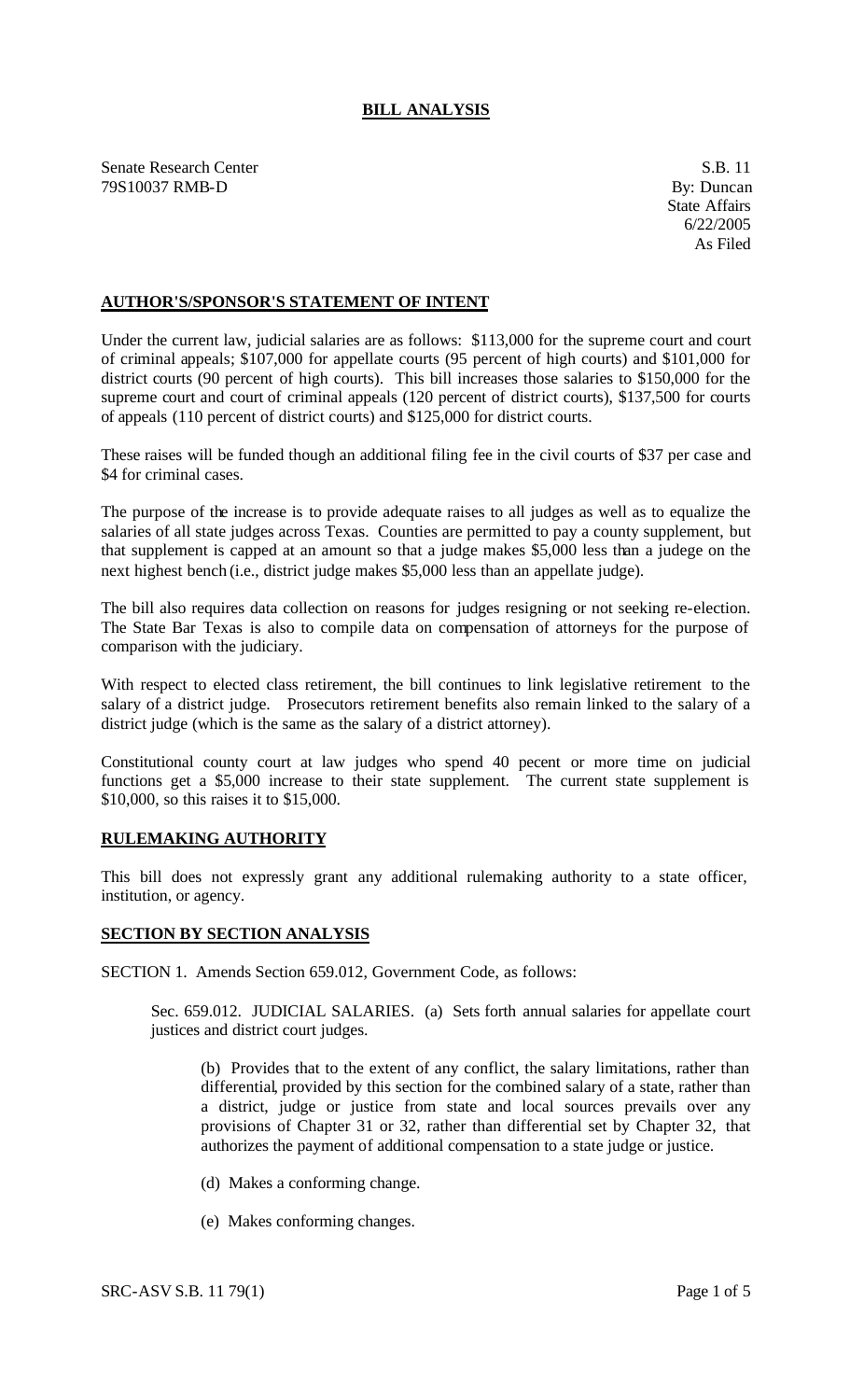SECTION 2. Amends Sections 26.006(a), Government Code, to entitle a county judge to an annual salary supplement from the state of \$15,000, rather than \$10,000, if at least 40 percent of the functions that the judge performs are judicial functions.

SECTION 3. Amends Section 31.001, Government Code, to authorize the commissioners court in the counties of each of the 14 courts of appeals districts to pay additional compensation in an amount that does not exceed the limitations of Section 659.012, rather than \$15,000 a year, to each of the justices of the courts of appeals residing within courts of appeals district that includes those counties.

SECTION 4. Amends the heading to Chapter 32, Government Code, to read as follows:

## CHAPTER 32. ADDITIONAL COMPENSATION OF DISTRICT JUDGES

SECTION 5. Amends the heading to Subchapter A, Chapter 32, Government Code, to read as follows:

## SUBCHAPTER A. ADDITIONAL COMPENSATION PAID BY COUNTY FOR EXTRAJUDICIAL SERVICES

SECTION 6. Amends Section 32.001, Government Code, as follows:

Sec. 32.001. AUTHORITY FOR ADDITIONAL COMPENSATION. (a) Authorizes the commissioners court of a county, rather than the Commissioners Court of Anderson County, to pay the judges of the district courts having jurisdiction in the county additional compensation in an amount that does not exceed the limitations of Section 659.012 for extrajudicial, rather than an annual salary not to exceed \$1,200 for judicial and administrative, services performed by the district judges.

(b) Requires the compensation, rather than the salary, to be paid in monthly installments from available funds of the county

(c) Provides that the compensation, rather than salary, is in addition to the salary paid by the state and any other compensation authorized by law. Deletes existing Subsection (d) relating to the maximum supplemental salary that is authorized to be paid to a certain judge.

SECTION 7. Amends Section 152.0003, Human Resources Code, as follows:

Sec. 152.0003. COMPENSATION. Prohibits the combined salary from all state and local sources of a district judge serving on a juvenile board from exceeding an amount that is \$5,000 less than the salary provided by the state for a justice of a court of appeals other than the chief justice.

SECTION 8. Amends Subchapter C, Chapter 72, Government Code, by adding Section 72.030, as follows:

Sec. 72.030. COLLECTION OF DATA RELATING TO JUDICIAL TURNOVER. (a) Requires the Office of Court Administration of the Texas Judicial System (office) to collect certain data.

(b) Requires the office, not later than December 1 of each even-numbered year, to file a report containing the data collected under Subsection (a) for the preceding state fiscal biennium with certain state elected officials with jurisdiction over the judiciary or appropriations.

(c) Requires the report filed under Subsection (b) to include certain findings.

(d) Provides that the purpose of filing the report with the legislature is to provide the legislature with information to facilitate legislation that ensures that the compensation of state judges is adequate and appropriate.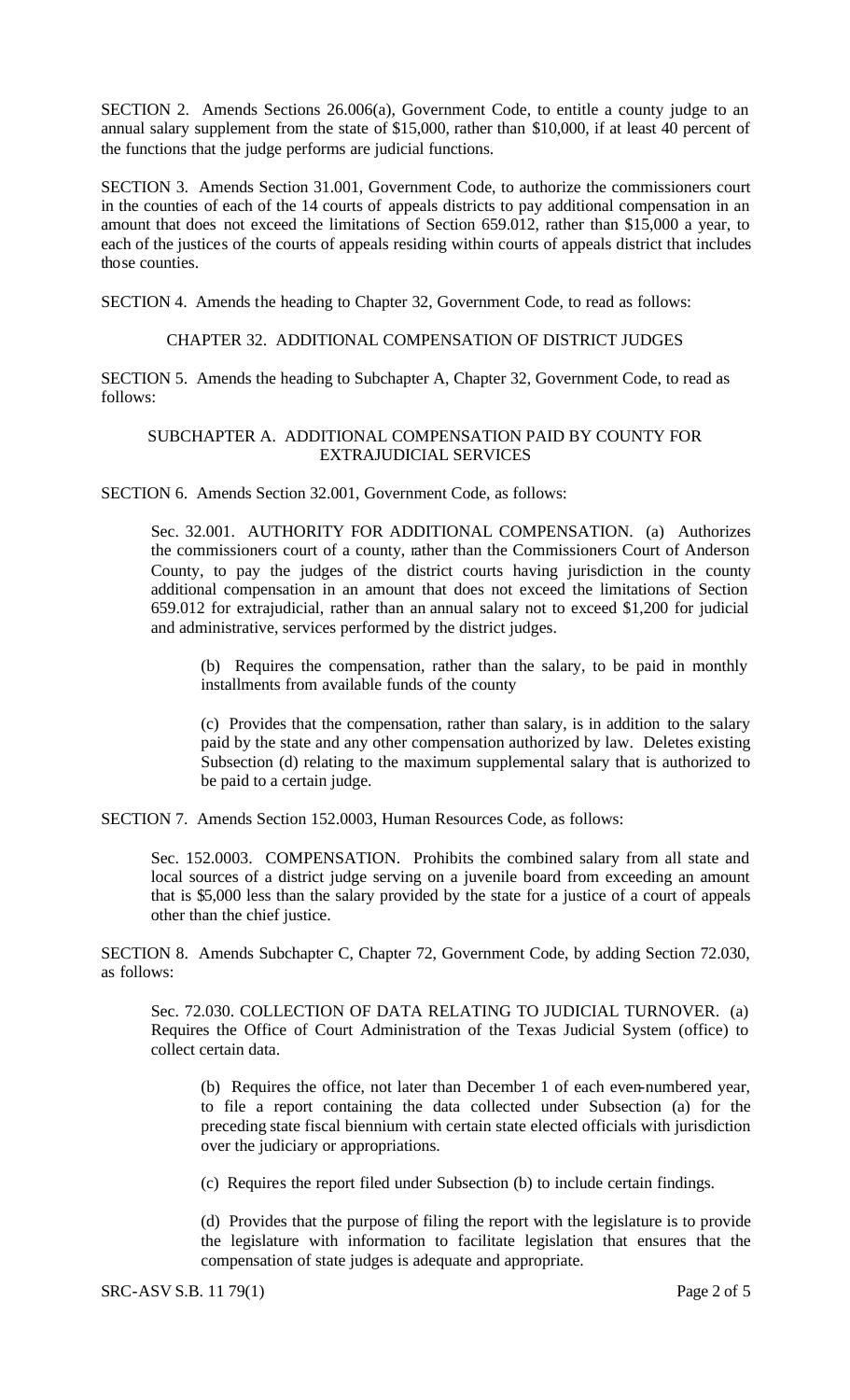SECTION 9. Amends Subchapter H, Chapter 81, Government Code, by adding Section 81.116, as follows:

Sec. 81.116. COLLECTION OF DATA RELATING TO ATTORNEY COMPENSATION. (a) Requires the state bar to biennially collect data relating to the compensation of lawyers engaged in the private practice of law.

(b) Requires the state bar, not later than December 1 of each even-numbered year, to file a report containing the data collected under Subsection (a) for the preceding state fiscal biennium with certain state elected officials with jurisdiction over the judiciary or appropriations.

SECTION 10. Amends Section 814.103, Government Code, to increase the multiplier used to calculate the standard service retirement annuity for a district judge to 2.3 percent, rather than two percent.

SECTION 11. Amends Section 133.003, Local Government Code, to conform to Senate Bill No. 1704, Acts of the 79th Legislature, Regular Session, 2005, to provide that this chapter applies to certain fees, including the fee imposed under Article 102.0045, Code of Criminal Procedure and the cost on conviction imposed under Section 133.105 and deposited in the judicial fund.

SECTION 12. Amends Section 133.004, Local Government Code, to provide that this chapter applies to certain fees including the filing fee for the judicial fund imposed in district court, statutory county court, and county under Section 133.154.

SECTION 13. Amends Subchapter C, Chapter 133, Local Government Code, by adding Section 133.105, as follows:

Sec. 133.105. FEE FOR SUPPORT OF COURT-RELATED PURPOSES. (a) Requires a person convicted of any offense, other than an offense relating to a pedestrian or the parking of motor vehicle, to pay as a court cost, in addition to all other costs, a fee of \$4 to be used for court-related purposes for the support of the judiciary.

(b) Requires the treasurer to deposit 60 cents of each fee collected under this section in the general fund of the municipality to promote the efficient operation of the municipal court and the investigation, prosecution, and enforcement of municipal and state offenses that are within the jurisdiction of the municipal court.

(c) Requires the treasurer to remit the remainder of the fees collected under this section to the comptroller in a certain manner.

SECTION 14. Amends Subchapter D, Chapter 133, Local Government Code, by adding Section 133.154, as follows:

Sec. 133.154. ADDITIONAL FILING FEE IN DISTRICT COURT, STATUTORY COUNTY COURT, OR COUNTY COURT FOR SUPPORT OF JUDICIARY. (a) Requires that in addition to other fees authorized or required by law, the clerk of a district court, statutory county court, or county court collect a fee of \$37 on the filing of any civil suit to be used for court-related purposes for the support of the judiciary.

(b) Requires the treasurer to remit the fees collected under this section to the comptroller in a certain manner. Requires the comptroller to deposit the fees in the judicial fund.

SECTION 15. Amends Subchapter D, Chapter 101, Government Code, by adding Section 101.062, as follows:

SRC-ASV S.B. 11 79(1) Page 3 of 5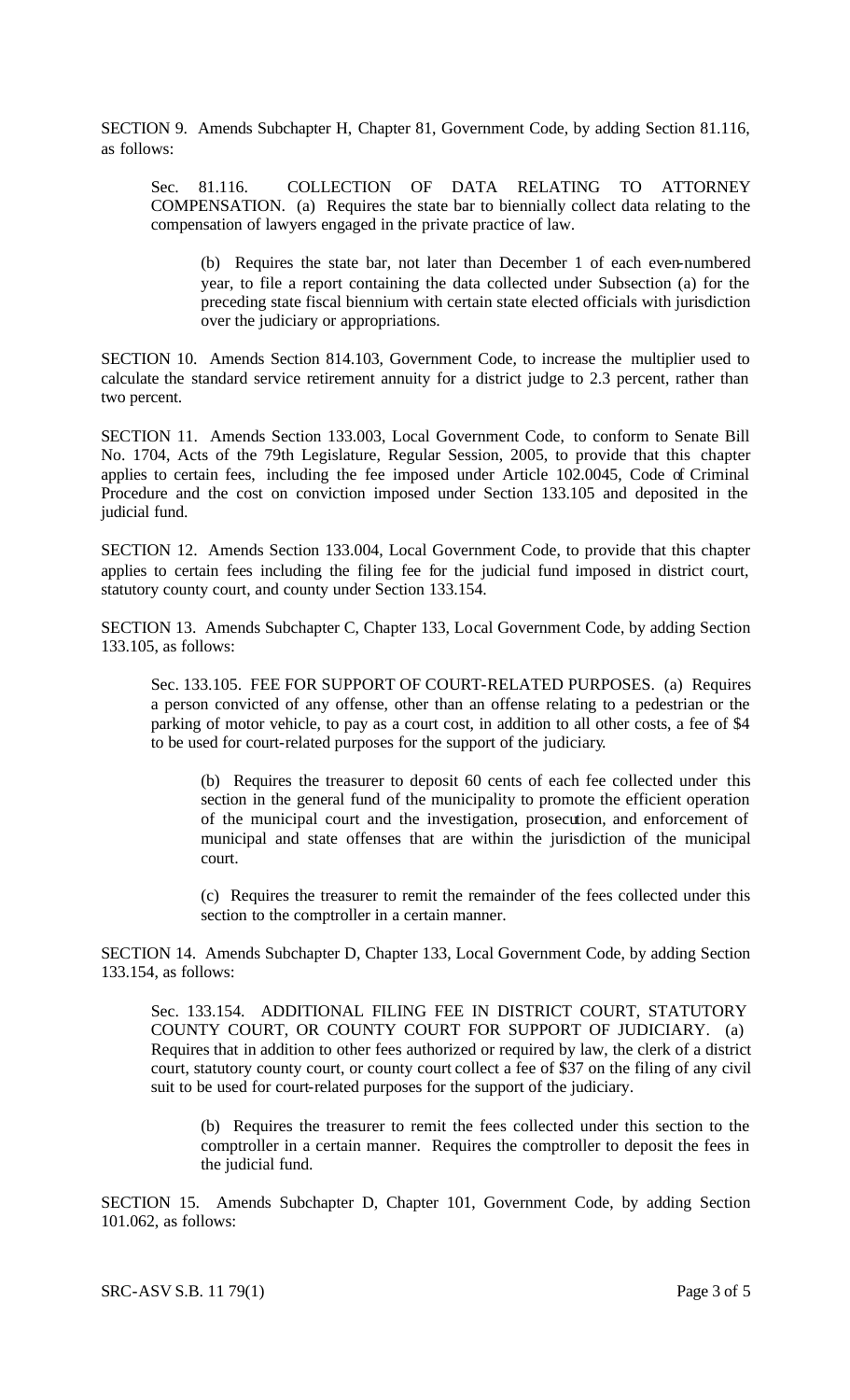Sec. 101.062. DISTRICT COURT FEES: ADDITIONAL FILING FEE FOR SUPPORT OF JUDICIARY. Requires the clerk of a district court to collect on the filing of a civil suit an additional filing fee of \$37 under Section 133.154, Local Government Code, to be used for Court-related purposes for the support of the judiciary.

SECTION 16. Amends Subchapter E, Chapter 101, Government Code, by adding Section 101.083, as follows:

Sec. 101.083. STATUTORY COUNTY COURT FEES: ADDITIONAL FILING FEE FOR SUPPORT OF JUDICIARY. Requires the clerk of a statutory court to collect on the filing of a civil suit an additional filing fee of \$37 under Section 133.154, Local Government Code, to be used for court-related purposes for the support of the judic iary.

SECTION 17. Amends Subchapter G, Chapter 101, Government Code, by adding Section 101.123, as follows:

Sec. 101.123 COUNTY COURT FEES: ADDITIONAL FILING FEE FOR SUPPORT OF JUDICIARY. Requires the clerk of a county court to collect on the filing of a civil suit an additional filing fee of \$37 under Section 133.154, Local Government Code, to be used for court-related purposes for the support of the judiciary.

SECTION 18. Amends Subchapter B, Chapter 102, Government Code, by adding Section 102.022, as follows:

Sec. 102.022. COURT COST ON CONVICTION FOR SUPPORT OF JUDICIARY. Requires a person convicted of any offense, other than an offense relating to a pedestrian or the parking of a motor vehicle, to pay a cost on conviction of \$4 under Section 133.105, Local Government Code.

SECTION 19. Provides that Section 51.607 (Implementation of New or Amended Court Costs and Fees), Government Code, does not apply to court costs or fees imposed under this Act.

SECTION 20. Repealer: Section 2, Chapter 100, Acts of the 78th Legislature, Regular Session, 2003; Section 4, Chapter 62, Acts of the 78th Legislature, Regular Session, 2003; and Sections 32.002 through 32.253 and 659.0125, Government Code.

SECTION 21. (a) Requires the office, not later than January 1, 2006, to begin collecting the data required by Section 72.030, Government Code, as added this Act.

(b) Requires the State Bar of Texas, not later than January 1, 2006, to begin collecting the data required by Section 81.116, Government Code, as added by this Act.

SECTION 22. (a) Makes application of Section 814.103, Government Code, as amended by this Act, prospective to November 1, 2005.

(b) Requires the Employees Retirement System of Texas (ERS) to recompute an annuity that first became payable before November 1, 2005, as though Section 814.103, Government Code, as amended by this Act, was in effect on the date the annuity first became payable.

(c) Provides that the first payment of the recomputed annuity is payable on the first payment date occurring on or after November 1, 2005.

SECTION 23. Makes application of a salary payment prospective to November 1, 2005.

SECTION 24. Makes application of Section 133.105, Local Government Code, as added by this Act, prospective.

SECTION 25. Requires ERS, on November 1, 2005, to recompute under Section 839.102, Government Code, as amended by H.B. No. 1114, Acts of the 79th Legislature, Regular Session, 2005, the annuities of persons who have retired, or the annuities of beneficiaries of persons who